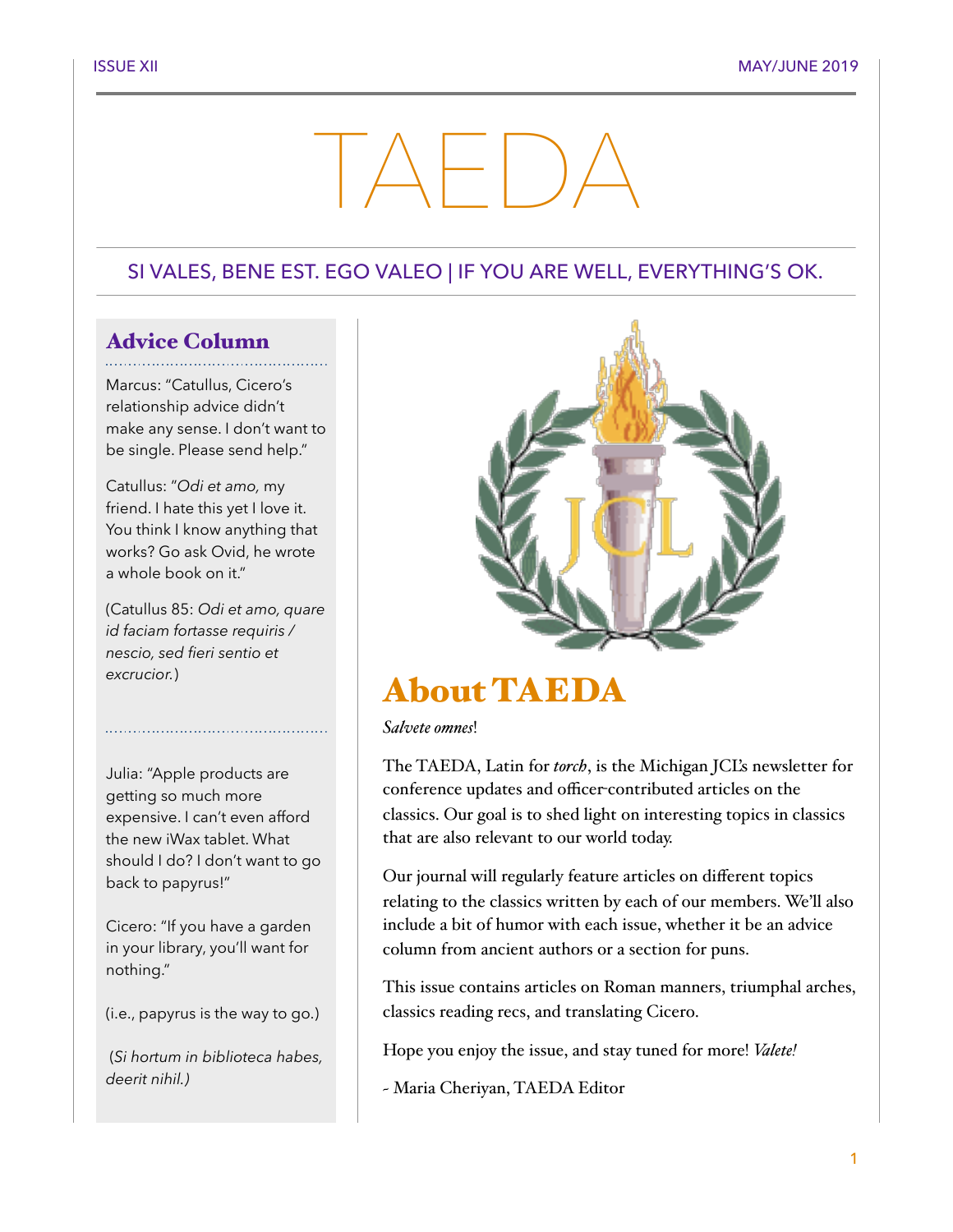## Arches to Arguments

In this issue, you'll read about Roman manners, Cicero's speech *In Catilinam*, and triumphal arches. Our editor has also put together a list of some favorite Greek and Roman writings!

## Our Contributors

HANS LIU — MJCL president, rising senior at Detroit Country Day School.

MARIA CHERIYAN — TAEDA Editor, rising junior at Detroit Country Day School.

SOPHIA TESIC — MJCL Parliamentarian, rising junior at Mercy High School.

DALIA HOUSEY — MJCL Historian, rising junior at Mercy High School.

Hope you're enjoying the issue! Feel free to reach out at [michiganMJCL@gmail.com](mailto:michiganMJCL@gmail.com).

## *Manners in Ancient Rome*

*Sophia Tesic* 

While today we might consider using napkins, silverware, and a polite attitude as conveying manners, this was not the case in Ancient Rome. In fact, the dinner parties of today and ancient times are an excellent example of the different sense of manners between the two time periods. Today, it is considered polite to maintain a clean mouth and fingers while eating a meal, typically with the help of a napkin. The Romans, however, did not see this action as a necessity. Eating with fingers was expected of every attendee at a dinner party and napkins were not used for cleaning. People in Ancient Rome would bring napkins only to carry leftover food back home with them.

Furthermore, while burping is considered impolite and distracting in many places today, the Romans did not feel the same way.

Enthusiastic dinner party guests were encouraged to burp during the meal to convey their enjoyment of the food. Another seemingly drastic difference in how Ancient Romans

"In a way, the Romans could be considered just as dedicated to following a set of manners as we are today, even though those manners were very diferent."

viewed manners is in the practice of not leaving the dinner party room, even to use the restroom, until the event was over. Instead of excusing themselves from the meal, as is common

today, Romans were expected to summon slaves to bring pots to them in order to relieve themselves.

To top it all off, a guest at a Roman dinner party was expected to never be full and continue to eat through the duration of the party, unlike how the practice of avoiding over-eating is used today. Interestingly enough, the Ancient Romans would go to extreme lengths to follow this tradition and avoid seeming rude by refusing food. Once a guest felt unable to consume more of the dinner, they would tickle the back of their throat to trigger vomit and free more space for additional food. In a way, the Romans could be considered just as dedicated to following a set of manners as we are today, even though those manners were very different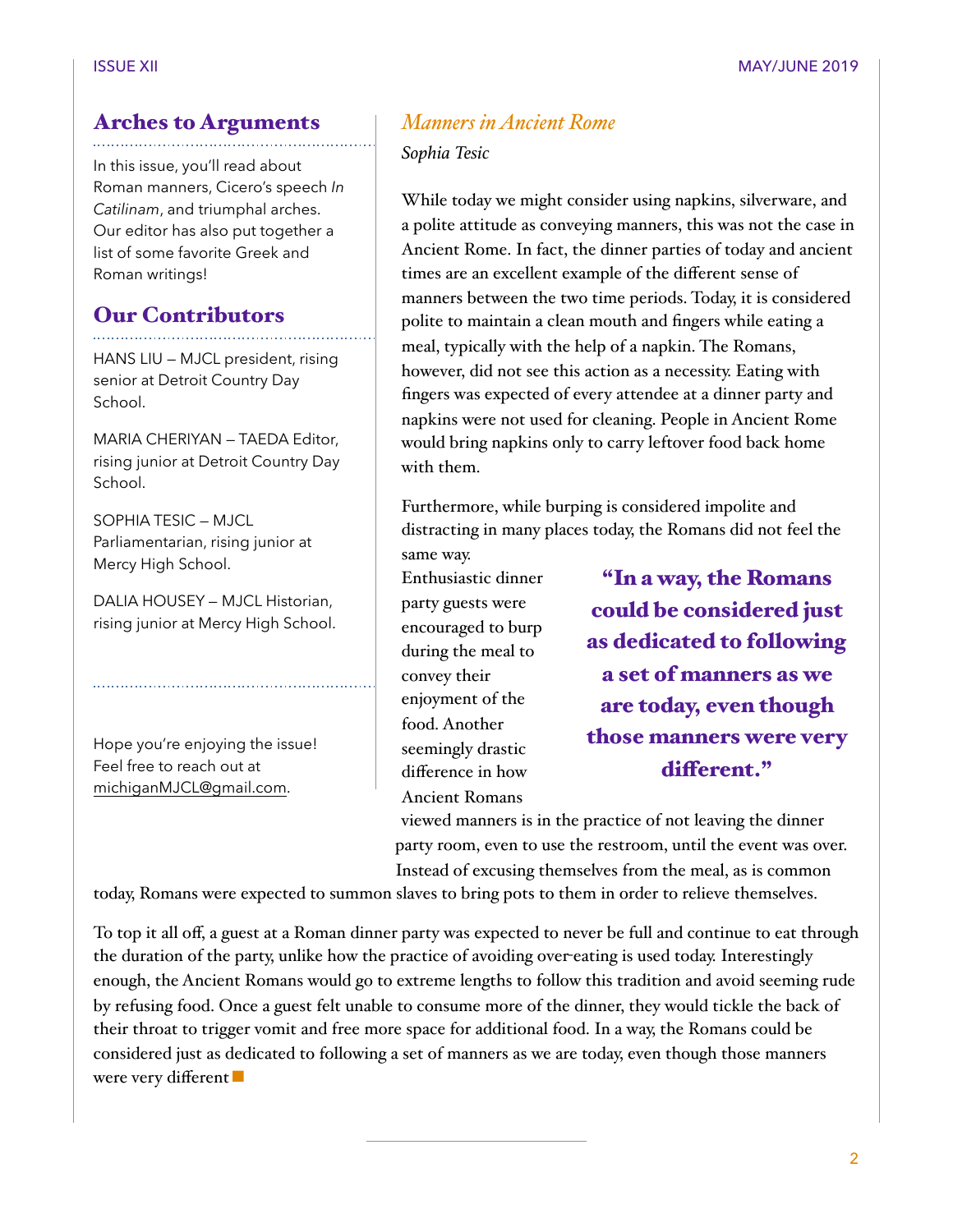## *Summer Reading: Maria's Ancient Reading Recs Maria Cheriyan*

## "Reading ancient literature has also really broadened my perspective on the diversity of thought…"

Now that you're out of school, you might have more down time to read. Here's a list of some things I've read by classical authors that I really liked! In my experience, it's been really interesting to see how different ancient authors respond to the different wars or other momentous events during their time.

Reading ancient literature has also really broadened my

perspective on the diversity of thought in the ancient world — there are definitely trends among ancient authors, but each one brings something new to the table.

### "De Amicitia", Cicero

This isn't a full-length novel — it's an essay (that's free online!) about friendship. I think some of the things Cicero says are really sweet, and definitely very quotable (as you can see in the advice column…) "De Amicitia" is worth reading because of that, and it'll definitely give you another perspective on historical friendships.

#### *The Oresteia*, trans. Anne Carson

*The Oresteia* tells the story the house of Atreus — a family cursed by an unquenchable desire for vengeance. When Clytemnestra kills her husband, her son feels forced to avenge his father and kill her, but he has to deal with the consequences. The three great Greek playwrights, Sophocles, Euripides, and Aeschylus, all wrote about the story of the house of Atreus — Anne Carson's *Oresteia* is a collection of their plays.

Honorable Mention — *Circe*, Madeline Miller

I'm putting this up here as honorable mention because it's not technically by a classical author, but it offers a new perspective on the myth of Circe and her experiences before and after Odysseus. While the plot moves slowly at first, I became quite invested in the main character at the end of the book and appreciated the ending. I'd definitely recommend it if you like more modern writing ■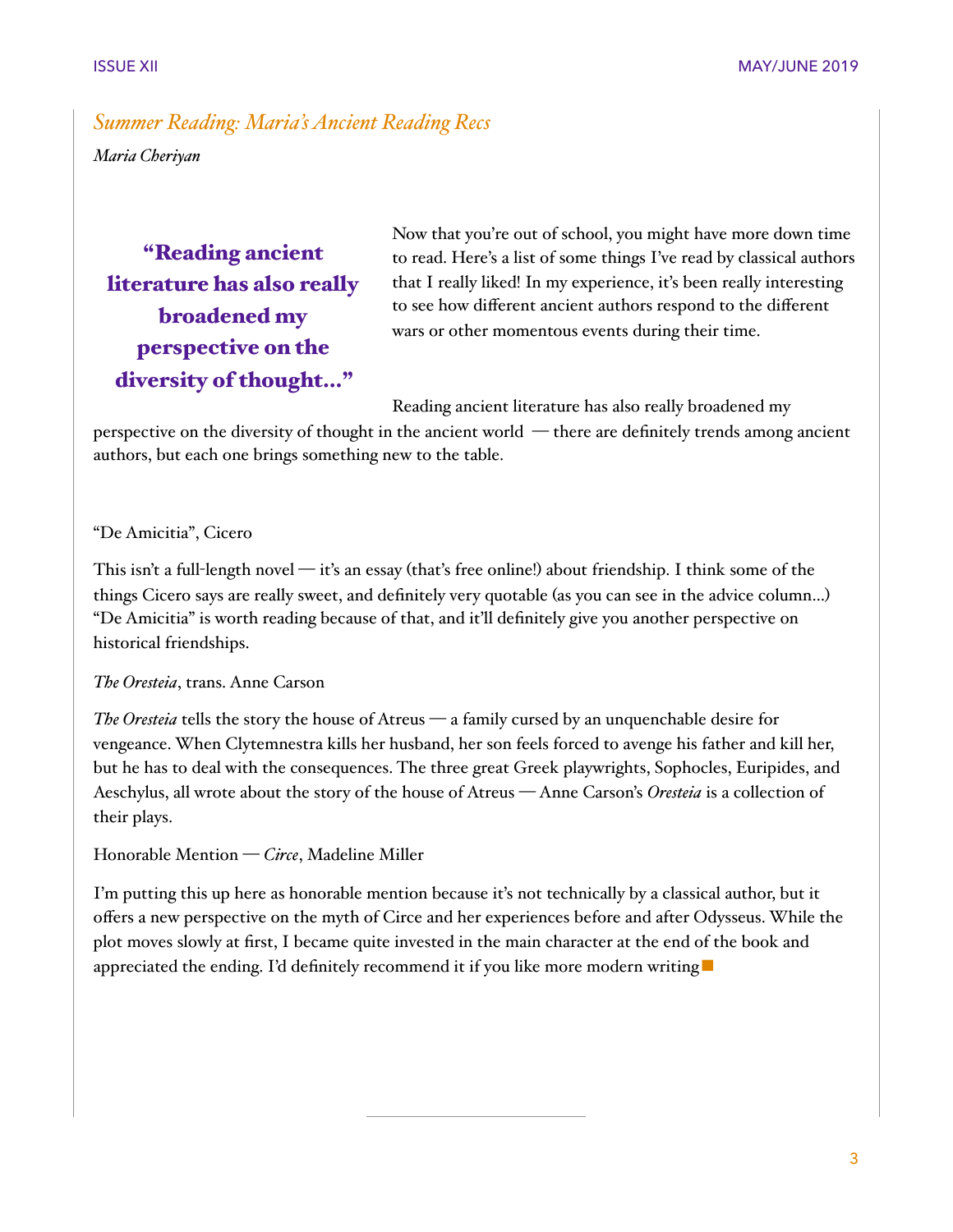## *Triumphal Arches*

#### *Sophia Tesic*

In Europe, Asia, and Africa, the presence of triumphal arches attracts tourists and historians alike -- and for good reason. Apart from their awe-inspiring detail, triumphal arches are interesting to visit because of the history associated with each arch. As the name would imply, triumphal arches were often built to

commemorate victories. Due to the strength of the Roman army, these victories were often military ones. Within the lands of the Roman empire, where the practice of building triumphal arches is believed to have originated, arches dedicated to military success included not only ornate relief sculptures but Latin inscriptions. These inscriptions were used to clearly dedicate the arch to an important person or event.

"The relief sculptures on every side of the arch make for an easy way to appreciate the significance of the monument."

For example, on the Arch of Constantine, which stands next to Rome's Colosseum, there are inscriptions on both sides of the arch which dedicate the monument to Constantine for his

victory over the previous emperor Maxentius at the Battle of Milvian Bridge. For those visitors who cannot read the Latin inscriptions, the relief sculptures on every side of the arch make for an easy way to appreciate the significance of the monument. In addition to reliefs portraying battle scenes, mythological figures such as Apollo or Nike make an appearance on the arch.

Today, many of the standing triumphal arches were not constructed in ancient times but found inspiration in the architecture of arches which were. Examples of these arches can be found in London, Paris, and St. Petersburg. Ultimately, triumphal arches are fabulous monuments to visit and should be appreciated for both their appearance and historical significance

## *Colusions with Catiline: On In Catilinam*

#### *Maria Cheriyan*

At first glance, one might think that Cicero really needs to be told "talk less, smile more." Any Hamilton fans?

Cicero's word order doesn't especially help that. Nor do his frequent uses of assonance, asyndeton, and alliteration. Don't know what those terms mean? Neither did I when I first started translating his most famous speech, *In Catilinam*, in class. But because of the skill he put into crafting his speech, with his oratorical devices and metaphors, I realized that there was a method to his madness.

In 68 BC, Cicero wrote the speech to convince the rest of the Senate that a senator named Catiline was conspiring from within to bring down all of Rome. Sounds like an emergency, right? It was, but the rest of